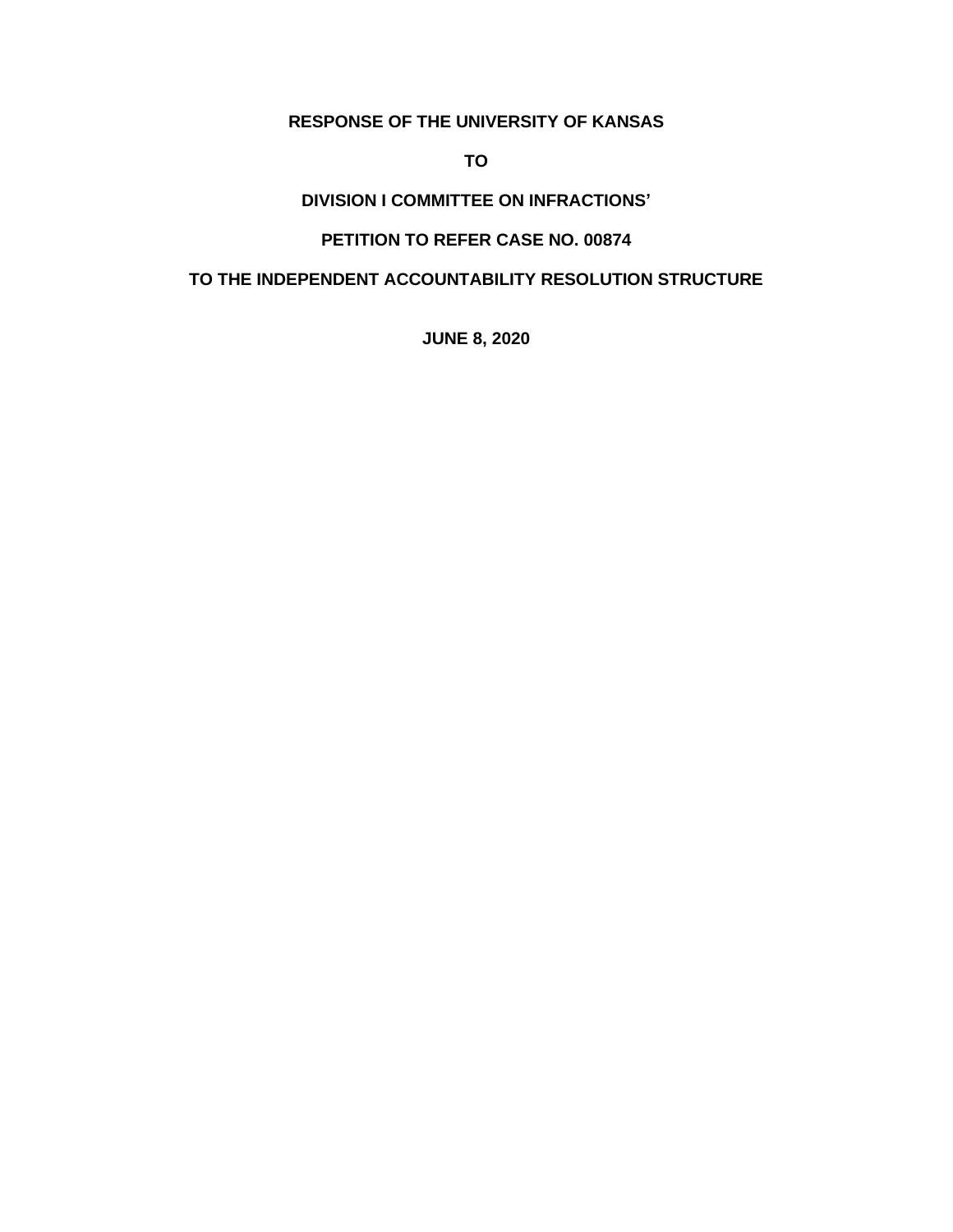# **TABLE OF CONTENTS**

# Page

| APPLICATION OF REFERRAL FACTORS TO MEN'S BASKETBALL ALLEGATIONS 4 |  |
|-------------------------------------------------------------------|--|
|                                                                   |  |
|                                                                   |  |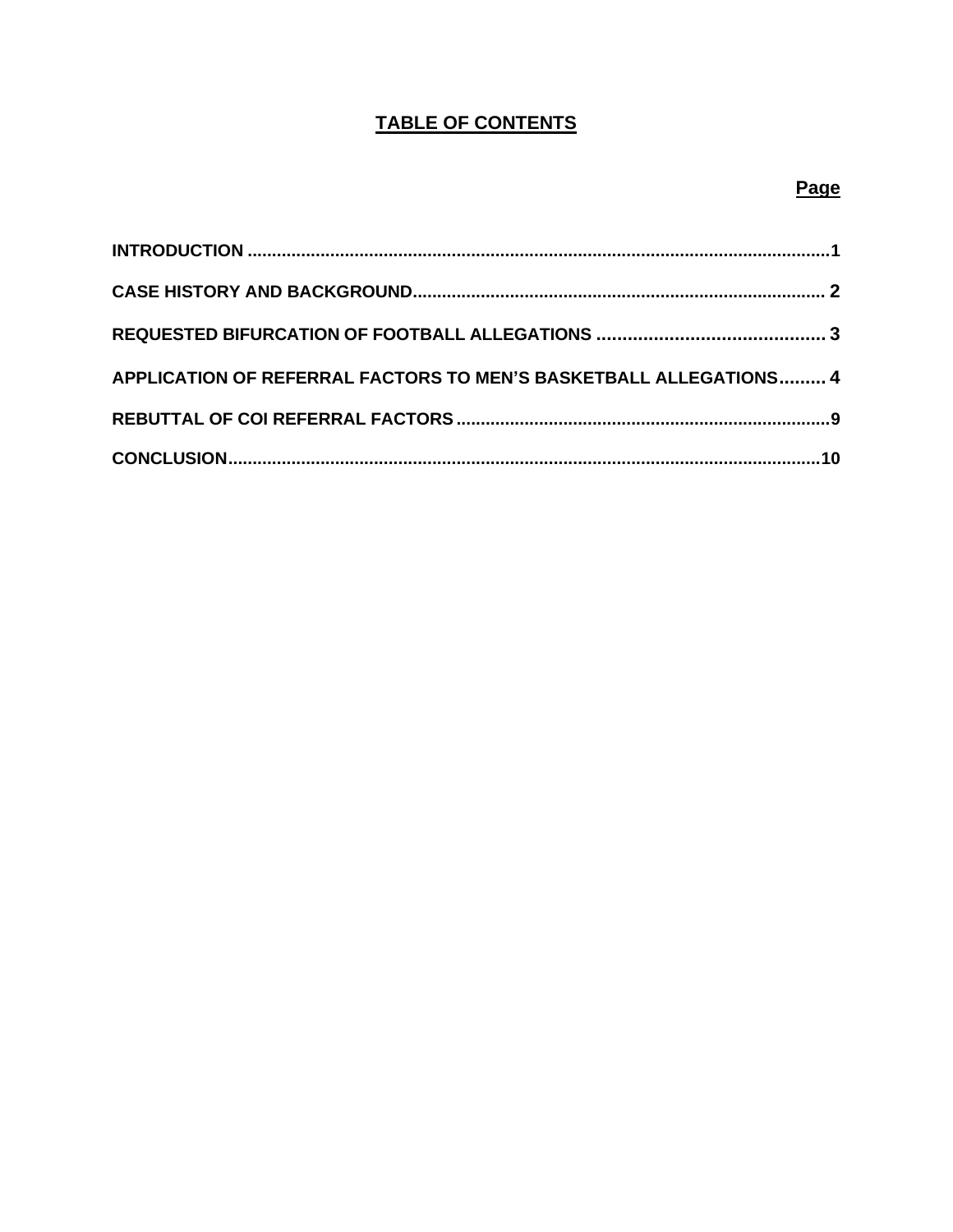#### **INTRODUCTION**

The University of Kansas (KU or University) has reviewed the NCAA Division I Committee on Infractions (COI) Petition to Request Referral of the case to the Independent Accountability Resolution Process (Referral Petition) and agrees that referral to the Independent Accountability Resolution Process (IARP) is appropriate for the men's basketball portion of the Amended Notice of Allegations (ANOA), Allegations 1-5.<sup>1</sup> However, KU does not agree that all of the factors cited by the COI are applicable to this case, or the COI's characterization of those factors is accurate. Further, KU does not agree that the football portion of the ANOA, Allegations 6-8, meets the legislated requirements for referral to the IARP. Therefore, KU respectfully requests that the Infractions Referral Committee (IRC) bifurcate the football allegations and men's basketball allegations and remand the football portion of the case to the COI for immediate resolution.<sup>2</sup>

With respect to the men's basketball portion of the ANOA, the University believes that four factors support referral to the IARP: (1) major policy issues that may implicate NCAA core values and commitments to the collegiate model; (2) the scope and scale of the case and other factual complexities; (3) increased stakes; and (4) the COI's ruling on a material issue in a parallel infractions case and other procedural anomalies.

With respect to the football portion of the ANOA, Allegations 6-8 should be separated and resolved by the COI. Specifically, Allegations 6 and 7 are the result of self-reported Level II violations involving the former football staff, are not disputed by the University, were confirmed independently by the enforcement staff and do not form the basis for a failure to monitor or lack of institutional control allegation. Similarly, Allegation 8 is the result of a self-reported violation involving the current football staff and is an agreed upon Level III violation. Most importantly, these allegations do not involve any of the referral factors that are set forth in NCAA Bylaw 19.11.3.1.1. Finally, the type of violations that KU self-reported in football are regularly processed through the peer review model, and therefore, the COI is best positioned to resolve any remaining issues and to do so in a prompt manner. $3$ 

<sup>1</sup> Although KU believes it is more likely to receive a fair decision through the IARP, KU submits that the use of the IARP should not result in the inability to have the decision of the Independent Resolution Panel (IRP) reviewed by the federal courts, as the Rice Commission recommended. Accordingly, KU does not waive any right to seek a review and/or appeal in any forum should a procedural error occur or should the IRP render a decision or penalty that is not supported by the record in this case.

<sup>&</sup>lt;sup>2</sup> The record in this case has already been bifurcated so that the involved individuals only have access to the portions of the record that pertain to their sport.

<sup>&</sup>lt;sup>3</sup> In the past five years, the COI has adjudicated 14 cases involving impermissible coaching activities. See Nebraska (2020), Siena (2020), TCU (2019), DePaul (2019), UCONN (2019), Pittsburgh (2020), Maryland (2019), Utah (2018), Oregon (2018), California State Sacramento (2018), Northern Colorado (2017), San Jose State (2016), Hawaii (2015), SE Louisiana (2015). Thus, the principles at issue in the football portion of the matter are well settled, and there is no reason to delay resolution of the football portion while the novel issues and potentially wide-ranging consequences of the basketball portion of the matter proceed through the IARP process, including the time it will necessarily take for new personnel to learn and understand a very substantial record followed potentially by additional investigation, reduced or revised charges, and additional written submissions prior to any hearing.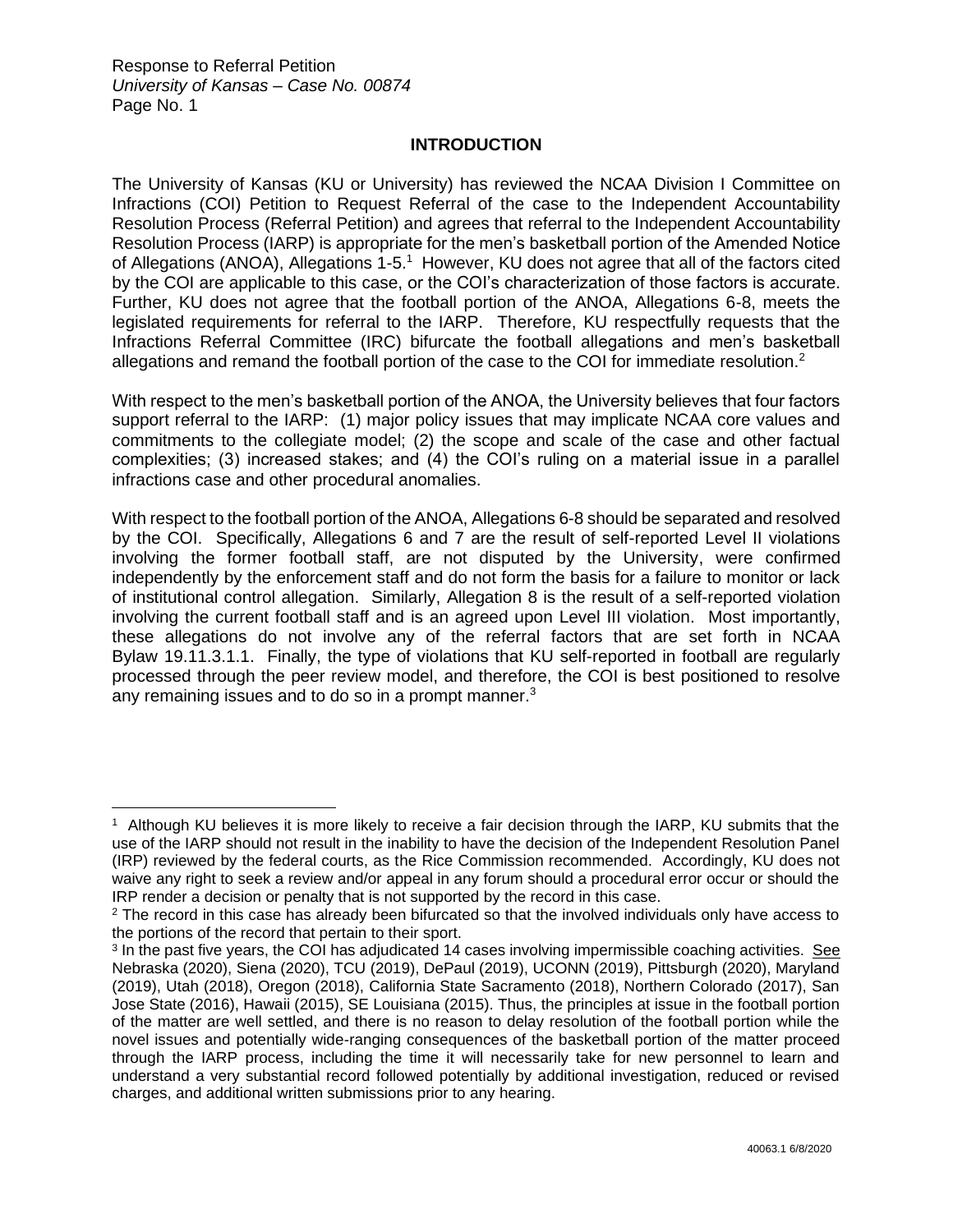## **CASE HISTORY AND BACKGROUND**

The disputed men's basketball allegations in this case, Allegations 1-5, arose out of prosecutions in the Southern District of New York (SDNY) in which former adidas employees James Gatto and Merl Code were convicted of wire fraud and conspiracy to commit wire fraud (SDNY trial). A necessary element of the government's successful case was that KU was defrauded, a fact that the jury found was proven beyond a reasonable doubt. Thomas "TJ" Gassnola, a cooperating government witness, testified at trial that he provided cash to family members/guardians of prospective student-athletes who committed to several NCAA member institutions, including KU. Importantly, Gassnola also testified multiple times that no KU men's basketball coaches, nor anyone else at the University, had any knowledge that Gassnola provided or intended to provide benefits to family members/guardians of prospective student-athletes. In fact, Gassnola testified that he and Gatto actively hid his activities from KU and its men's basketball coaches, and the court found during sentencing that sophisticated means were used to conceal the conduct from KU. The court further found that the defendants were motivated by personal benefit and that they sought to influence the prospective student-athletes into signing endorsement contracts with adidas when they became professionals. The defendants and Gassnola were ordered to pay restitution to KU. This infractions case seeks to turn the criminal verdict on its head by asserting novel and factually unsupported theories as to why Gassnola and Gatto were representatives of the University's athletics interests at the time of their criminal actions, thereby holding the University responsible for the crimes committed against it. KU finds it troubling that the COI does not reference these key facts anywhere in its lengthy Referral Petition and instead repeatedly characterizes the conduct as an "illicit recruiting scheme." See **Referral Petition, pp. 3, 4, 5 and 9.** 

Allegations 6 and 7 are the result of information that KU self-reported to the NCAA enforcement staff after a departing football staff member raised concerns about violations during an exit interview in November 2018. As set forth fully in the University's Response to the ANOA, the University and enforcement staff are in agreement with respect to these allegations. Finally, Allegation 8 is an agreed upon Level III violation that KU self-reported after the issuance of the Notice of Allegations (NOA) in October 2019 and involved a different football coaching staff than Allegations 6 and 7. The enforcement staff issued an ANOA that included the Level III violation because it involved the same sports program as Allegations 6 and 7. As noted in Footnote 3, Allegations 6-8 involve violations that are typically adjudicated by the COI.

Despite the fact that the federal criminal convictions in the SDNY case were premised on the lack of knowledge of the activities of Gassnola and Gatto by KU and its coaches, on August 22, 2018, the NCAA enforcement staff initiated an investigation. On September 19, 2019, the chair designee stayed all SDNY infractions cases for 60 days. See **Exhibit 1**. On September 23, 2019, the NCAA enforcement staff issued an NOA, which was subsequently amended on January 31, 2019.<sup>4</sup> See Exhibit 2. On November 21, 2019, the chair designee lifted the stay. See **Exhibit 3**. On March 5, 2020, KU and all involved parties submitted their responses to the ANOA. See **Exhibit 4.** On May 4, 2020, the NCAA enforcement staff submitted its written reply as to KU and the involved parties. See **Exhibit 5**. On May 18, 2020, the COI submitted its referral petition.

<sup>4</sup> The amendment to the Notice of Allegations added a self-reported Level III violation in the sport of football but did not change the allegations in men's basketball set forth in Allegations 1-5.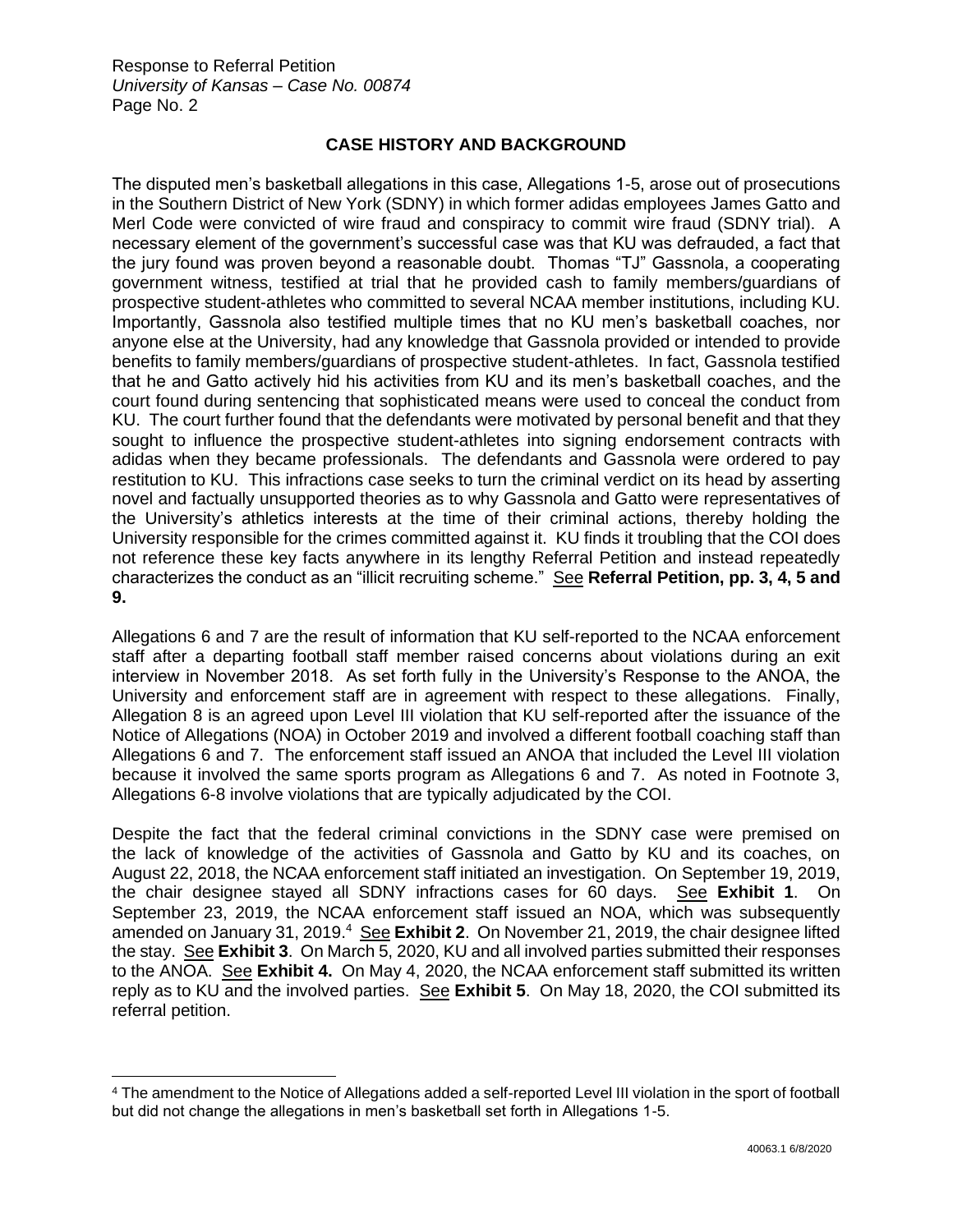### **RESPONSE**

### **REQUESTED BIFURCATION OF FOOTBALL ALLEGATIONS**

#### **(1) Referral factors identified by the COI are moot**

The Referral Petition identifies four factors that the COI asserts are applicable to the Level II football portion of the case, Allegations 6 and 7: major policy issue; lack of acceptance of core principles of self-governance; scope, scale and factual complexities; and increased stakes. See **Referral Petition, pp. 4, 5, 8 and 10.** Each of the COI's assertions related to the football allegations are premised on what the COI characterizes as "parallel tracks" of the infractions case and a lawsuit brought by former head football coach David Beaty against the University regarding Beaty's contract.The University and Beaty have reached a settlement of the lawsuit, which now renders the assertions related to Beaty's lawsuit moot. Therefore, the University does not believe that any referral factors are applicable to the football portion of this case.

Separate and apart from the mootness of the COI's positions, the University notes that Beaty's lawsuit and the infractions case were not on "parallel tracks." The lawsuit had its own timeline that was not driven by the NCAA infractions process. Indeed, in most instances, civil litigation cases will take significantly longer to resolve than cases in the NCAA infractions process. The IARP does not have any additional investigative or adjudicative tools to address the differing timeframes or the complexities due to the existence of civil litigation than does the COI.<sup>5</sup>

#### **(2) Bifurcation of the football portion of the case will result in the most effective, fair and efficient resolution of the allegations**

The ANOA includes two very different cases involving the University's men's basketball and football programs that are unnecessarily coupled together. There is no legislated requirement that disparate allegations must be processed in the same case for a member institution. In a similar situation, the COI has determined that it was appropriate to bifurcate allegations in a case.<sup>6</sup> In addition, the enforcement staff can also independently utilize its discretion to process cases separately.<sup>7</sup> Here, NCAA Bylaw 19.11.2.2.5 and IRC IOP 2-2, provides the IRC with the authority to decide whether to refer cases to the independent accountability structure. Inherent in the

<sup>5</sup> Using the COI's logic, a former employee could hijack the NCAA infractions process by reinvestigating a case through civil discovery even when a member institution has self-reported violations and those violations had been vetted independently and alleged separately by the enforcement staff. Further, based on the COI's position on Bylaw 19.7.8.3.1, Importation of Facts, any discovery taken in a separate matter can then be automatically entered into the infractions record without objection or following NCAA infractions' process procedures. This surely cannot be what the membership intended with the adoption of the "importation of facts" bylaw. This is one of many likely unintended consequences of the adoption of the "importation of facts" bylaw and why careful analysis of that rule in pending cases is necessary in order to establish the appropriate parameters for that rule.

<sup>&</sup>lt;sup>6</sup> See University of Mississippi (2016), p. 4 [Chief hearing officer issued a decision to bifurcate all football allegations, instructed the enforcement staff to issue a revised NOA and removed the hearing panel's access to all football allegations].

<sup>7</sup> See **Southeast Missouri State University (2017), p. 2, Footnote 4** [Noting that to ensure a fair and timely resolution for the women's basketball program, the institution and enforcement staff determined that the case should be bifurcated from men's basketball violations that were discovered during the processing of the women's basketball case].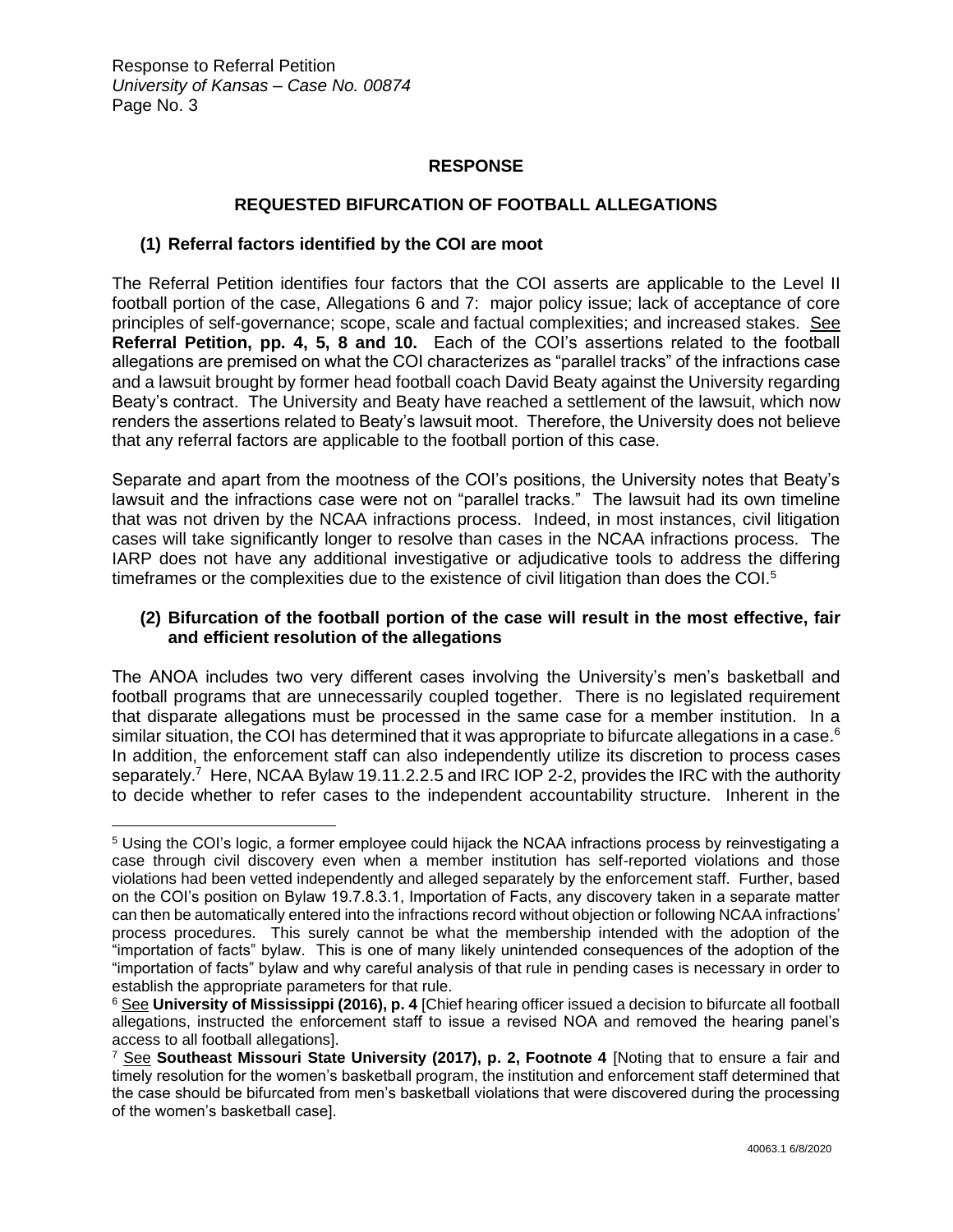authority is the ability to refer a portion of a case and to bifurcate allegations when the IRC determines that some allegations made by the enforcement staff do not belong in the IARP, or when referral would unnecessarily delay resolution.

Here, it is clear that there is a significant difference between allegations involving men's basketball and those involving football. Specifically, the football allegations were self-reported, the institution and enforcement staff substantially agree on all aspects of the football allegations, the allegations involve only Level II and Level III violations, and the football allegations are not contemporaneous with the men's basketball allegations. In fact, the allegations are only included in the ANOA because the violations were reported during the same time period that KU was under investigation by the enforcement staff in men's basketball as a result of the SDNY case. The football allegations do not trigger any factors identified in Bylaw 19.11.3.1, that suggest referral of those allegations to the IARP is necessary or appropriate.

In short, there is no factual or logical nexus between the men's basketball portion of the case, Allegations 1-5, and the football portion of the case, Allegations 6-8. Therefore, KU respectfully requests that the IRC bifurcate Allegations 6-8 from Allegations 1-5, and that Allegations 6-8 be returned to the COI for final and expeditious resolution through the peer-review process.

### **APPLICATION OF REFERRAL FACTORS TO MEN'S BASKETBALL ALLEGATIONS**

KU asserts that this case involves at least four referral factors that are pertinent to the IRC's review of whether referral is appropriate and in the best interests of the Association: (1) a major policy issue that implicates NCAA core values and commitment to the Collegiate Model; (2) significant scope, scale and factual complications; (3) increased stakes for the institution, including potential penalties; and (4) a COI ruling on a disputed issue in a parallel case and other procedural anomalies.

### **(1) Bylaw 19.11.3.1.1-(a): Major Policy Issue**

The COI identifies several commitments to the Collegiate Model set forth in the NCAA Constitution and cites Bylaw 19.01.1 indicating that the mission of the infractions process is to uphold integrity and fair play by ensuring that institutions are not disadvantaged by their commitment to compliance. See **Referral Petition, p. 4.** The University notes that also embedded in the mission of the infractions program pursuant to Bylaw 19.01.1 is the importance that member institutions receive the benefits of a fair infractions process. As part of this commitment to fairness, the infractions process must ensure that legislation is applied and interpreted consistently, and in accord with the regular application of the rules to all member institutions and coaches.

In this case, the scope of institutional culpability for the actions of "third parties," here adidas as KU's apparel sponsor, and its employees or contractors, is a major policy issue that implicates NCAA core values and fairness. Specifically, whether by entering into an arm's length corporate sponsorship agreement a member institution is automatically responsible pursuant to NCAA rules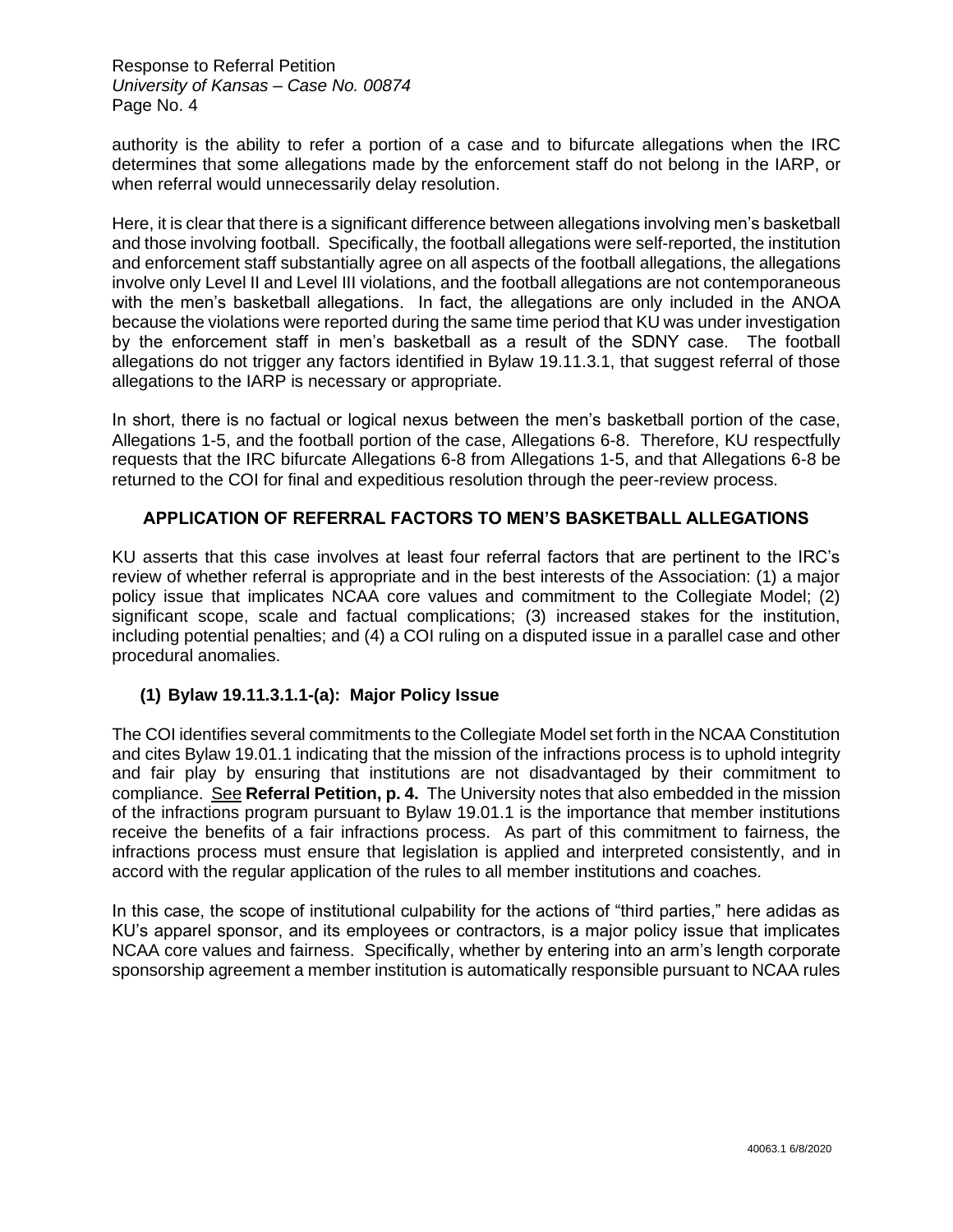for the actions of its corporate sponsor and the sponsor's employees and contractors is a major policy issue that will affect virtually all NCAA Division I member institutions.<sup>8</sup>

Allegations 1 through 5 include the alleged involvement of Gassnola, Gatto, Code and Cutler in the recruitment of prospective student-athletes, some of whom attended KU and some who attended other NCAA member institutions. Gassnola, Gatto, Code and Cutler were all employees or contractors of adidas. These individuals can accurately be identified as a "third-parties," individuals with no affiliation to a specific school but involved in youth basketball on behalf of their own interests and/or those of their employer. The NCAA enforcement staff has asserted that by virtue of adidas serving as a corporate sponsor of the institution, adidas is a representative of the University's athletics interests and the University is responsible for the acts of all adidas employees or contractors regardless of the University's lack of knowledge or approval of their conduct. In this regard, the enforcement staff has asserted that funds paid pursuant to a negotiated sponsorship contract constitutes providing a "financial contribution" to the athletics department for purposes of NCAA Constitution 6.4.2-(b) and that sponsorship agreements necessarily result in promotion of the institution's athletics interests for purposes of NCAA Constitution 6.4.1, 6.4.1-(a), and 6.4.2-(e). Adoption of either of these proposed interpretations of NCAA rules would have wide-ranging consequences for the Association and all NCAA member institutions who have corporate sponsorship agreements of any kind. In this regard, for decades prospective basketball student-athletes throughout the country have participated on teams and in leagues, tournaments, and events that have been certified by the NCAA enforcement staff pursuant to NCAA Bylaw 13.18 even though the teams and games have been sponsored by adidas, Nike or Under Armour. If the NCAA enforcement staff's theory that apparel companies that sponsor institutions are boosters is adopted, all prospective student-athletes who received expenses for their participation in these NCAA-certified events would have received prohibited pay and would have lost their amateur status.<sup>9</sup> In addition, if the apparel companies are boosters because of their sponsorship agreements, their innumerable contacts and telephone calls with and evaluations of prospective student-athletes during grassroots youth basketball over the past decades would have violated NCAA legislation.<sup>10</sup>

<sup>8</sup> See **Exhibit 6**, quoting University of Notre Dame head men's basketball coach and recent past president of the National Association of Basketball Coaches, "Every one of us works the shoe company angle to help us get players, I speak to those guys as much as I would speak to parents. No question if there was an Under Armour event somewhere, I'd get a call from someone at Under Armour saying, 'Hey Mike, did you see this 15 year-old kid in Dallas? He's in our program, you gotta get on him.' I'm not saying they'd cheat to get him, but damn right they're helping, absolutely."

<sup>&</sup>lt;sup>9</sup> See Bylaws 12.1.2, 12.1.2.1, 12.1.2.1.4.3. In its reply, the enforcement staff relies on a 2012 interpretation in response to this observation. As evidence of the weakness of its position, the enforcement staff resorts to misstating the actual holding in the 2012 interpretation (it does **not** state that "it is permissible for a booster to provide pre-enrollment expenses to a sports club" under any circumstances), and the 2012 interpretation did not cite to or purport to address any legislation in Bylaw 12.

The NCAA enforcement staff's theory also would call into question the apparel companies' payments of expenses to the families of the prospective student-athletes and the apparel companies' provision of unlimited personal use apparel and equipment to prospective student-athletes pursuant to NCAA Bylaws 12.1.2.1.4.4, and 12.1.2.4.12.

<sup>&</sup>lt;sup>10</sup> For example, Gassnola and Code helped run grassroots teams that participated in NCAA-certified events for many years, and Cutler worked at the NCAA-certified events. As a result, they would have had ongoing communications with prospective student-athletes. The same would be true for innumerable employees and contractors of all of the apparel companies. Among the many provisions that this contact would violate under the enforcement staff's theories are Bylaws 13.01.2, 13.02.4, 13.02.7, 13.02.17, 13.02.19, 13.1.1.1.2, 13.1.2.1, 13.1.2.4, 13.1.3.5.1, 13.1.6.2.2 and 13.1.6.2.2.1.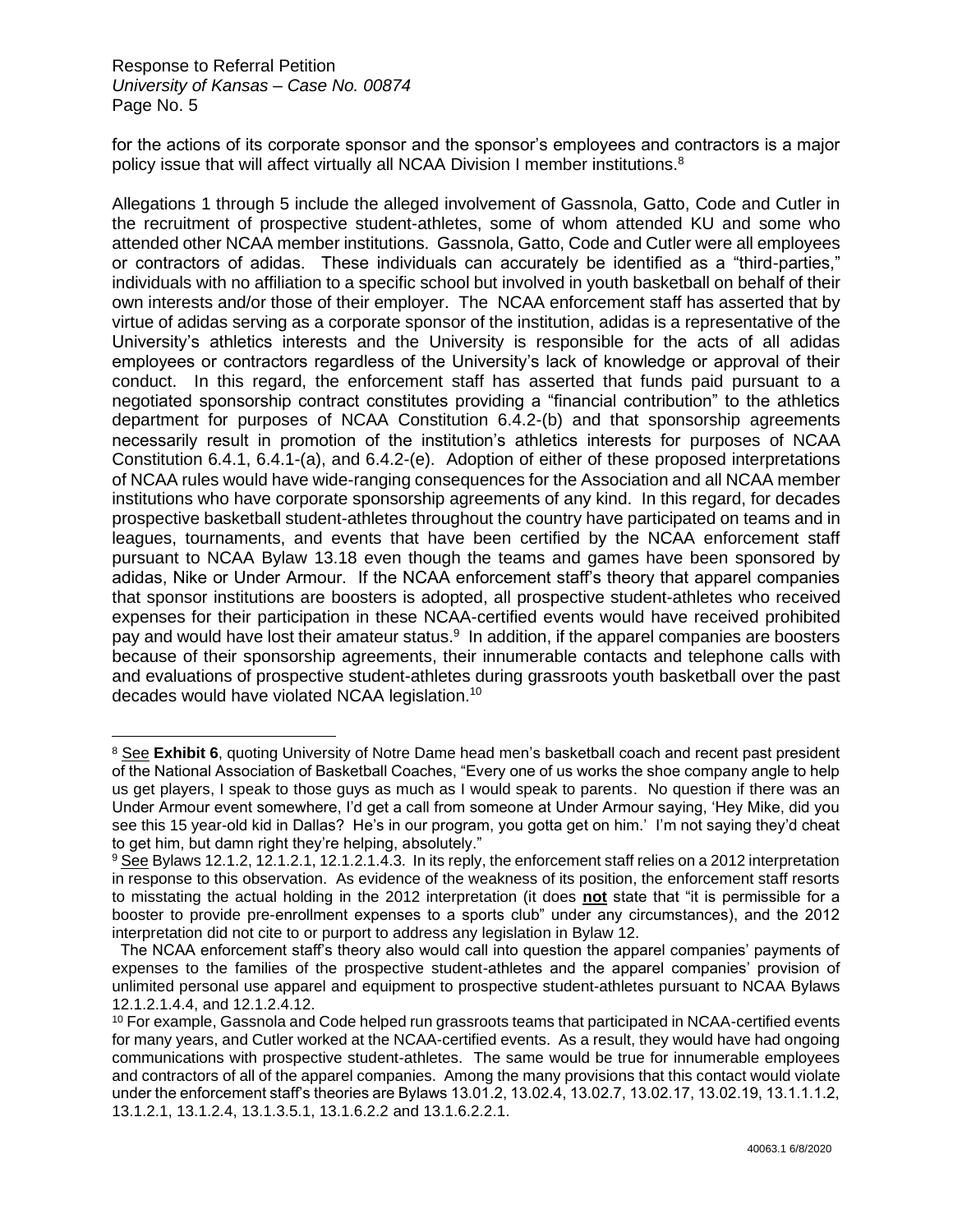In addition, the NCAA enforcement staff has asserted for the first time that routine and mundane conversations between an institution's coaches and individuals about prospective studentathletes constitute requests for assistance in recruitment of prospective student-athletes for purposes of NCAA Constitution 6.4.2-(c) and makes the other party a representative of the institution's athletics interests. Examples of the types of daily conversations that occur between institutions' coaches and various individuals include asking what the other party to the conversation thinks about a prospect's abilities or which schools he or she is favoring, who is helping the prospect make a decision or which institutions are showing the most interest in a prospect. The extension of "booster" legislation to people who coaches talk with about prospects on these types of topics would have far-reaching impacts on the membership.<sup>11</sup>

Further, the NCAA enforcement staff has contended for the first time that adidas and its employees and contractors are agents because adidas has signed former student-athletes to sponsorship agreements upon their becoming professional athletes. This novel argument would apply to any of the numerous entities that sign professional athletes to sponsorship agreements and would greatly expand the historical application of the agent legislation. Moreover, it would impact the application of numerous bylaws that restrict the conduct of agents and studentathletes' interactions with agents. $12$ 

The NCAA enforcement staff has not limited its reliance on novel theories with wide-ranging consequences to the issues involving adidas and its employees and contractors. The enforcement staff has taken the unprecedented position that a coach for an institution is the institution's booster for life because coaches both recruit student-athletes and promote the athletics program during their tenure as coaches. Given the mobility of coaches, the enforcement staff's interpretation, if accepted, would impact all institutions and impose new responsibilities.

Finally, this case presents important policy issues as to the scope of the NCAA enforcement staff's obligations to provide institutions, involved individuals, and the COI or IRP with all relevant factual information that is material to the case and the consequences of the staff's failure to do so. KU and Coaches Self and Townsend have made multiple requests to obtain information that is pertinent to the issues in this case. The staff has repeatedly refused those requests for information, which raises questions under Bylaws 19.5.1, 19.5.9, 19.7.7.3, 19.7.8.3.2, 19.11.5.7.1, and 19.11.5.8.3.2.

<sup>11</sup> For example, under either of the NCAA enforcement staff's theories that adidas and its employees and contractors are "boosters" if they ever talk to any college coach about a prospect, adidas and its employees and contractors may not have contact or telephone calls with prospective student-athletes under Bylaws 13.1.2.1, 13.1.2.4, 13.1.3.5.1. Given that adidas and the other shoe companies talk on a daily basis to innumerable college coaches about prospects and they essentially run grassroots basketball and interact extensively with prospective men's basketball student-athletes as part of that process, the consequences of the NCAA enforcement staff's interpretation would result in innumerable recruiting violations having occurred throughout the membership for decades. See also Footnote 8 supra.

<sup>12</sup> As one example, Bylaw 12.1.2.1.4.3 prevents prospective student-athletes from receiving actual and necessary expenses for competing on a team that is sponsored by an agent. The NCAA enforcement staff's contention would mean that all of the prospective student-athletes who participated on a nonscholastic team that was sponsored by adidas, Nike, Under Armour or any other entity that signs athletes to sponsorship agreements received prohibited pay and lost their amateur status.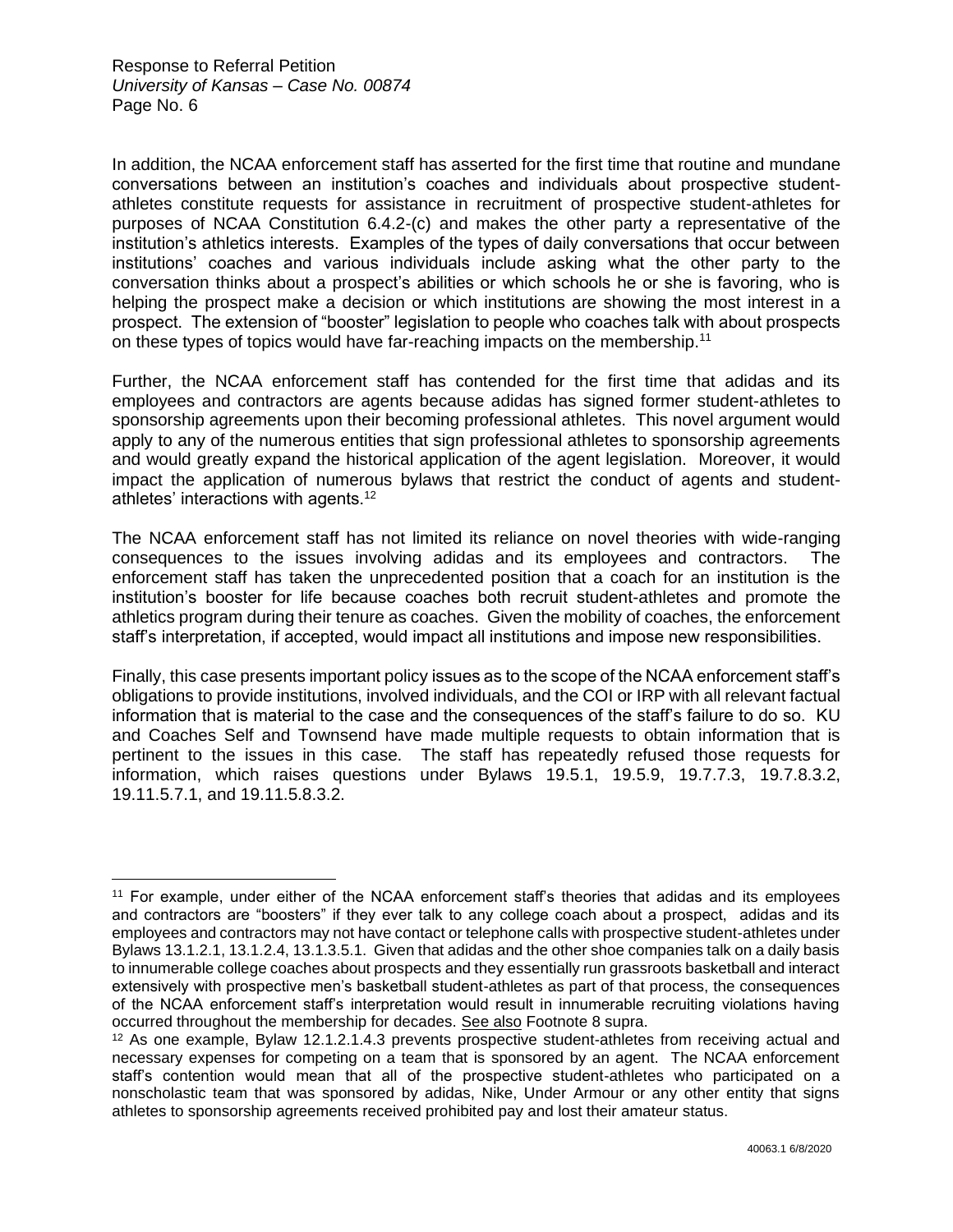## **(2) Bylaw 19.11.3.1.1-(e): Scope, Scale and Factual Complexity**

Another significant factor supporting referral is the scope, scale and factual complexity of this case. The ANOA alleges five Level I allegations against the University, including impermissible inducements from an alleged representative of the institution's athletics interests; head coach responsibility and lack of institutional control. These allegations are based primarily on the enforcement staff's interpretation of evidence and statements made by counsel during the SDNY trial, with all inferences made in the light least favorable to the University and the head coach. The record in this case includes thousands of pages of testimony and other material. Indeed, there is a significant amount of exculpatory evidence and statements from the head coach, his assistant coaches and other key witnesses that have been discounted, ignored or mischaracterized by the enforcement staff without an unbiased review. See **Exhibit 4, pp. 84- 91.** In addition to the amount of information, the application of the facts to certain NCAA bylaws, some of which are new [e.g., Bylaw 19.7.8.3 (Importation of Facts)], raises factual complications that could impact the resolution of this case.<sup>13</sup> It appears to some extent the COI has independently determined how Bylaw 19.7.8.3 should be applied in this case. See **Referral Petition, pp. 5-6.**<sup>14</sup>

## **(3) Bylaw 19.11.3.1.1-(g): Increased Stakes**

The increased stakes for the institution – including the potential for significant penalties if violations are found as alleged – is another factor that balances in favor of referral**.** This case is alleged as a Level I – aggravated case for the University, which is the most severe that the enforcement staff could allege.<sup>15</sup> Additionally, the enforcement staff has identified nine aggravating factors and one mitigating factor for the committee's consideration. Should the violations be found as alleged the penalties will have a significant financial and reputational impact on the University and involved parties.

## **(4) COI ruling on a disputed issue and other procedural anomalies**

On April 8, 2020, several media outlets reported on NC State's response to the COI request to refer NC State's infractions case to the IARP.<sup>16</sup> The reports included a link to the COI Referral Petition in the NC State case (NC State Referral Petition) that was filed by the COI on February 14, 2020. See **Exhibit 8.** In the NC State Referral Petition, the COI took a position on a material issue that is also applicable to KU's infractions case. Specifically, the COI stated as follows: "NC State also challenges the enforcement staff's classification of Adidas (sic) and

<sup>&</sup>lt;sup>13</sup> For example, the NCAA enforcement staff is relying on sidebar conversations about items that were determined inadmissible and citing as "evidence" and "sworn statements" unsuccessful arguments that were asserted in opening and closing statements and sentence memoranda by counsel. Certainly, the membership did not intend to allow the use of unsuccessful, self-interested arguments made in an unrelated legal action by attorneys for individuals who are not parties to an infractions proceeding.

<sup>&</sup>lt;sup>14</sup> The COI asserts that Gassnola's plea agreement is "central to this case," the plea is a final judgment and the facts upon which the plea is "based may be imported and treated as conclusive." See **Referral Petition, p. 2, Footnote 4 and p. 5.** In addition to prejudging an issue in dispute before the parties have an opportunity to be heard, the COI overlooks that Gassnola's plea does not state any facts concerning KU. See **Exhibit 7**.

<sup>15</sup> See **Exhibit 2, pp. 13-14**.

<sup>16</sup> <https://www.wralsportsfan.com/nc-state-accepts-ncaa-s-referral-to-independent-investigative-process/19047614/>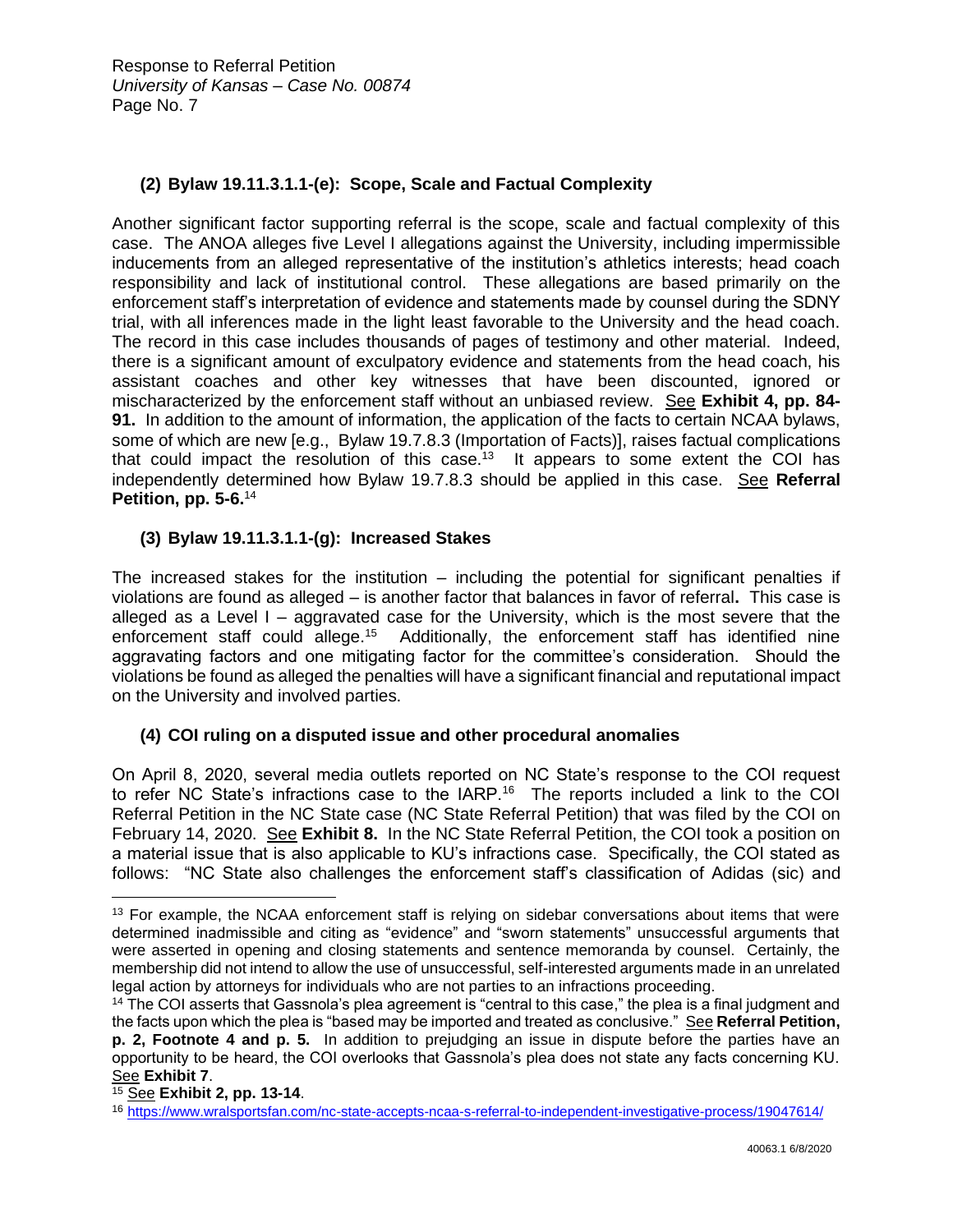Gassnola as boosters, which is based on longstanding interpretive guidance relied upon by the NCAA membership." See **Exhibit 8, page 8, Footnote 6**. Although the COI did not identify the "longstanding interpretive guidance," it is clear that the COI agreed with the enforcement staff's position – that adidas and all of its employees and contractors were boosters of NC State simply by virtue of adidas being NC State's corporate sponsor – effectively ruling on this material issue. The enforcement staff takes the identical position in KU's infractions case – that adidas and all of its employees and contractors are boosters of KU because adidas is a corporate sponsor of KU. KU disputed that adidas was a booster in its Response to the ANOA. The enforcement staff's allegations involving men's basketball are contingent on Gassnola, Gatto, Code, Cutler and adidas being deemed boosters of the University. KU has asserted in its Response that in these circumstances, liability for the actions of a corporate sponsor, the sponsor's employees or contractors, as boosters is not the correct application of NCAA rules. However, based on the NC State Referral Petition, and prior to hearing from the parties or even requesting further briefing on the issue from KU, the COI has opined that a corporate sponsor and its employees or contractors are automatically boosters of a member institution based on unidentified "longstanding interpretive guidance." The COI's premature ruling in the NC State case materially affects KU's case. Based on the prejudgment of this legitimate substantive issue, KU does not believe it can receive a fair hearing on the merits before the COI.

Even prior to the issue identified above, there were several procedural anomalies in this case. On May 22, 2019, well before the enforcement staff's investigation had been completed, the NCAA vice president of governance informed an ESPN reporter following a meeting of the Knight Commission on Intercollegiate Athletics (Knight Commission) that notices of allegations "will be coming."<sup>17</sup> This is especially disconcerting, not just because the Knight Commission was taking statements from NCAA executives on their actions related to open SDNY infractions cases; but, most significantly, because the current COI chair designee who oversees the KU case is a sitting member of the Knight Commission and co-chaired the meeting.<sup>18</sup> Moreover, this statement was not the only public statement from NCAA executives. On June 12, 2019, again well before the KU investigation had been completed, the NCAA vice president for regulatory affairs informed CBS Sports that two-high profile programs would receive notices of allegations in early July and was quoted as stating, "The main thing is that we're up and ready. We're moving forward and you'll see consequences."<sup>19</sup> These statements by high ranking NCAA officers prejudging the case are particularly troublesome since the investigation was ongoing and more than a dozen interviews still had to be conducted. Finally, the COI chair designee issued several directives related to all SDNY infractions cases that called into question the COI's objectivity.<sup>20</sup>

<sup>17</sup> See **Exhibit 9.**

<sup>18</sup> See **Exhibit 10.**

<sup>19</sup> See **Exhibit 11.**

<sup>&</sup>lt;sup>20</sup> The COI appears to have acted outside of its legislated authority in several instances in this case. The COI is authorized by the NCAA membership to perform two primary functions – find facts and conclude whether those facts constitute one or more violations of NCAA bylaws. See **Bylaw 19.3.6-(a) and 19.3.6- (b).** The COI is not empowered by the NCAA membership to direct the NCAA enforcement staff's investigation, mandate how and when a Notice of Allegations (NOA) should be issued or suggest what should or should not be included in any potential NOA. See **Bylaw 19.3.6**. The chair designee's letter that stayed this case informed the enforcement staff how it should present evidence in "SDNY cases" so the COI could "best position" those cases for resolution and ostensibly directed parties to stipulate to certain facts. See **Exhibit 1**. This directive from the COI was inappropriate and outside of the scope of the COI's legislated authority. See **Bylaw 19.3.6.** Further, it is unclear what exactly the "stay" accomplished other than to unnecessarily delay the processing of this case.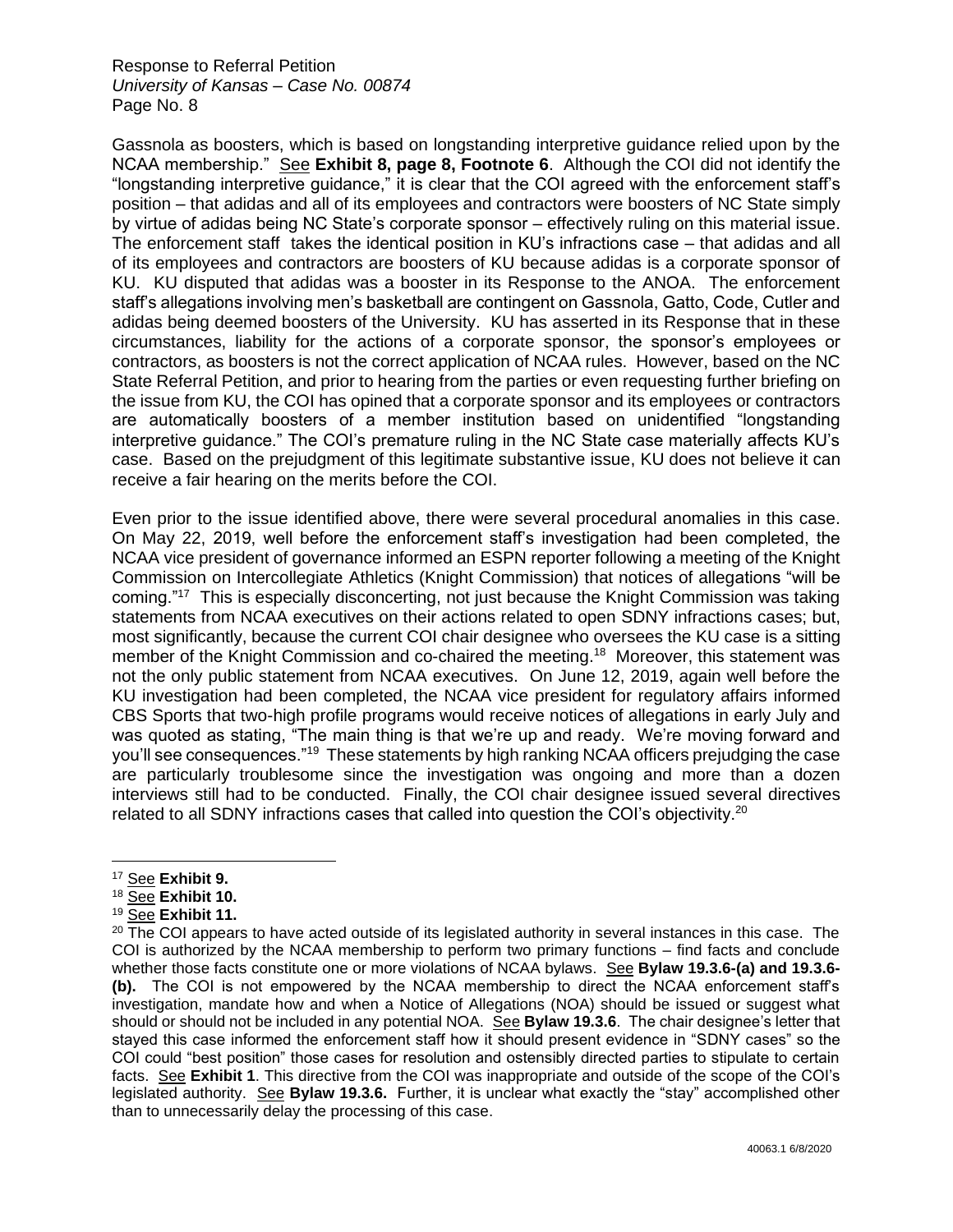These actions taken together raise serious concerns that the COI can fairly adjudicate the men's basketball portion of this case, or that member institutions can trust in the fairness of the infractions process under these circumstances.

#### **REBUTTAL OF COI REFERRAL FACTORS**

The Referral Petition identifies two referral factors which the University asserts are not applicable in this case and inappropriately characterize legitimate issues raised by the University and other involved parties as "adversarial posturing": (1) lack of acceptance of core principles of selfgovernance; and (2) breaches of confidentiality.

#### **(1) KU accepts core principles of self-governance**

KU fully accepts its responsibility to operate its athletics programs in accord with NCAA and Big 12 rules and has cooperated in the infractions process. For example, the University: (1) selfreported violations in the sport of football when discovered; (2) has been credited by the enforcement staff for having an established history of self-reporting Level III violations; (3) produced thousands of pages of material in response to enforcement staff requests for information; (4) produced coaches and staff members for interviews with the enforcement staff, including multiple interviews of key coaches and athletics staff, and actively participated in the interviews; and (5) responded to allegations made by the NCAA enforcement staff as contemplated by the infractions process.

Now, it appears that because the University does not wholly agree with the enforcement staff's allegations and its novel theories with far-reaching consequences, or the application, in at least one instance, of the importation of facts bylaw, the COI has alleged that the University was engaged in "adversarial posturing." This characterization by the COI is disappointing. Here, the COI has taken legitimate factual, interpretative and procedural disputes as an "attack on the peerreview process." The COI's position seems to be that anything short of full agreement with the enforcement staff's allegations is "adversarial." This simply cannot be the standard by which member institutions are held in the infractions process. If there were full agreement on ALL allegations, there would be no need for a COI. The COI's primary legislative function is to find facts related to the alleged bylaw violations and conclude whether the facts constitute one or more violations of the NCAA bylaws. Accordingly, the COI should refrain from any judgement on the application of NCAA rules until having heard from the involved member institution and all parties at a hearing. However, at least in this case, the COI has become an advocate for the NCAA enforcement staff's positions, defender of NCAA executives' conduct and interpreter of new NCAA rules without having complete information. In doing so, the COI has wholly abdicated its responsibility to member institutions to serve as a neutral adjudicator. KU notes that the enforcement staff's reply contains numerous misstatements and mischaracterizations of the evidence in the record and ignores or barely mentions important facts (e.g., the entire basis of the federal criminal case was that the payments were concealed from KU and its men's basketball coaches). Yet, the COI says not a word about the staff's conduct and expresses no concern about the staff's "adversarial posturing." At the appropriate time, KU will detail all of the misleading statements in the enforcement staff's reply.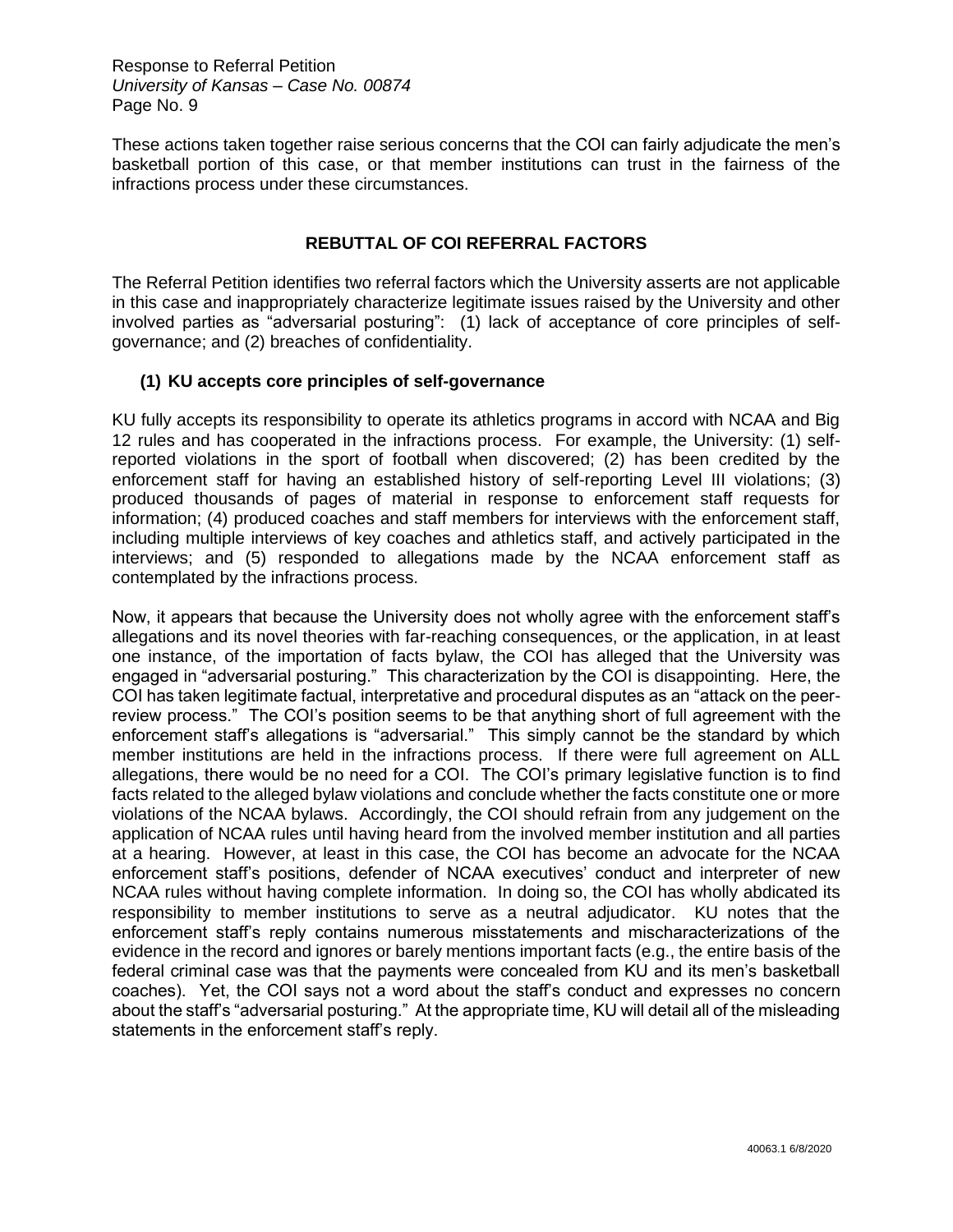#### **(2) There were no breaches of confidentiality**

The COI attempts to characterize the University's release of information pursuant to the Kansas Open Records Act (KORA) as an impermissible disclosure pursuant to Bylaw 19.01.3. See **Referral Petition, pp. 8-9**. NCAA Bylaw 19.01.3 states:

Except as provided in this article, the Committee on Infractions, Infractions Appeals Committee, Independent Resolution Panel, enforcement staff and Complex Case Unit shall not make public disclosures about a pending case until the case has been announced in accordance with prescribed procedures. An institution and any individual subject to NCAA constitution and bylaws involved in a case, including any representative or counsel, shall not make public disclosures about the case until a final decision has been announced in accordance with prescribed procedures.

Despite making the assertion that KU's public release may have violated Bylaw 19.01.3, the COI acknowledges KU's requirement to follow state law. See **Referral Petition, p. 8**. In releasing the information required by KORA, as is customary, the University included an accompanying press release. The press release did not include any confidential information, nor express a position that was not in the University's 120-page Response. Further, the brief summary of information released by the University in this case was consistent with statements made by other member institutions in past infractions cases upon receipt of allegations or other material that it was required to make public based on a state's open records law. $21$  Finally, the University notes that the COI is much more forgiving of NCAA executives who are under no legal obligation to release information related to ongoing infractions cases. The COI states in relevant part "some review, comment and education about the process falls within the purview of NCAA executive staff in the proper settings." See **Referral Petition, p. 7.** The University did not violate NCAA confidentiality provisions when it released information pursuant to its requirements under state law.

#### **CONCLUSION**

For the foregoing reasons, KU agrees to resolution of the men's basketball portion of the ANOA, Allegations 1-5, through the IARP. With respect to the football portion of the ANOA, Allegations 6-8, KU requests that the IRC bifurcate those allegations and schedule them for immediate resolution by the COI.

<sup>&</sup>lt;sup>21</sup> See e.g., [University of Mississippi website](https://athleticsworking.wp2.olemiss.edu/statements-and-releases/) devoted to information related to its 2017 infractions case. No member institution has been charged with a violation of Bylaw 19.01.3 for releasing information consistent with its requirements pursuant to state law, including a press release or summary.